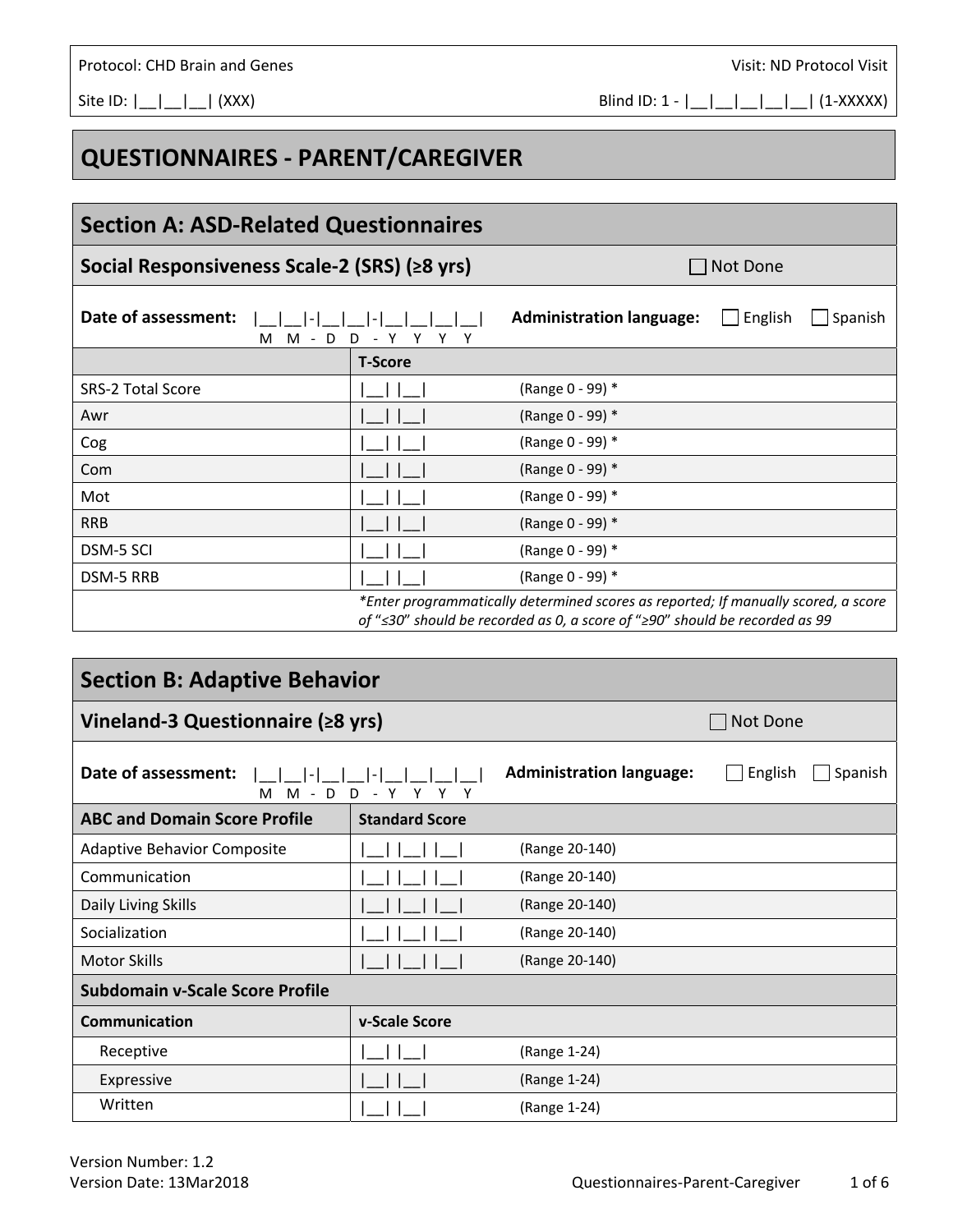Site ID:  $|\_| = |\_| = |\_$  (XXX) Blind ID: 1 -  $|\_| = |\_| = |\_| = |\_$  (1-XXXXX)

| <b>Daily Living Skills</b>         | v-Scale Score |              |
|------------------------------------|---------------|--------------|
| Personal                           |               | (Range 1-24) |
| Domestic                           |               | (Range 1-24) |
| Community                          |               | (Range 1-24) |
| Socialization                      | v-Scale Score |              |
| <b>Interpersonal Relationships</b> |               | (Range 1-24) |
| Play and Leisure                   |               | (Range 1-24) |
| <b>Coping Skills</b>               |               | (Range 1-24) |
| <b>Motor Skills</b>                | v-Scale Score |              |
| <b>Gross Motor</b>                 |               | (Range 1-24) |
| Fine Motor                         |               | (Range 1-24) |

| <b>Section C: Day-to-Day Executive Functioning</b>                                         |                   |                                                                       |  |
|--------------------------------------------------------------------------------------------|-------------------|-----------------------------------------------------------------------|--|
| <b>BRIEF-2 (&lt;18 yrs)</b>                                                                |                   | Not Done<br>Not Applicable (Age ≥18)                                  |  |
| Date of<br>I-L<br>assessment:<br>M M - D D - Y Y Y Y                                       |                   | <b>Administration language:</b><br>English<br>Spanish<br>$\mathbf{I}$ |  |
|                                                                                            | <b>T-Score</b>    |                                                                       |  |
| Inhibit                                                                                    |                   | (Range 0 - 99) *                                                      |  |
| Self-Monitor                                                                               |                   | (Range 0 - 99) *                                                      |  |
| Shift                                                                                      |                   | (Range 0 - 99) *                                                      |  |
| <b>Emotional Control</b>                                                                   |                   | (Range 0 - 99) *                                                      |  |
| Initiate                                                                                   |                   | (Range 0 - 99) *                                                      |  |
| <b>Working Memory</b>                                                                      |                   | (Range 0 - 99) *                                                      |  |
| Plan/Organize                                                                              |                   | (Range 0 - 99) *                                                      |  |
| <b>Task-Monitor</b>                                                                        |                   | (Range 0 - 99) *                                                      |  |
| <b>Organization of Materials</b>                                                           |                   | (Range 0 - 99) *                                                      |  |
| <b>Behavioral Regulation Index (BRI)</b>                                                   |                   | (Range 0 - 99) *                                                      |  |
| Emotion Regulation Index (ERI)                                                             |                   | (Range 0 - 99) *                                                      |  |
| Cognitive Regulation Index (CRI)                                                           |                   | (Range 0 - 99) *                                                      |  |
| Global Executive Composite (GEC)                                                           |                   | (Range 0 - 99) *                                                      |  |
| <b>Negativity Scale</b><br>(≤6 = Acceptable; 7 = Elevated; ≥8 = Highly Elevated)           | $\Box$ Acceptable | $\Box$ Elevated $\Box$ Highly elevated                                |  |
| <b>Inconsistency Scale</b><br>$(56 = Acceptable; 7-10 = Questionable; 211 = Inconsistent)$ | $\Box$ Acceptable | $\Box$ Questionable<br>  Inconsistent                                 |  |
| <b>Infrequency Scale</b><br>$(0 = Acceptable; \ge 1 = Questionable)$                       | $\Box$ Acceptable | $\Box$ Questionable                                                   |  |
| *Enter programmatically determined scores as reported; If manually scored, a               |                   |                                                                       |  |

*score of* "*≤30*" *should be recorded as 0, a score of* "*≥90*" *should be recorded as 99*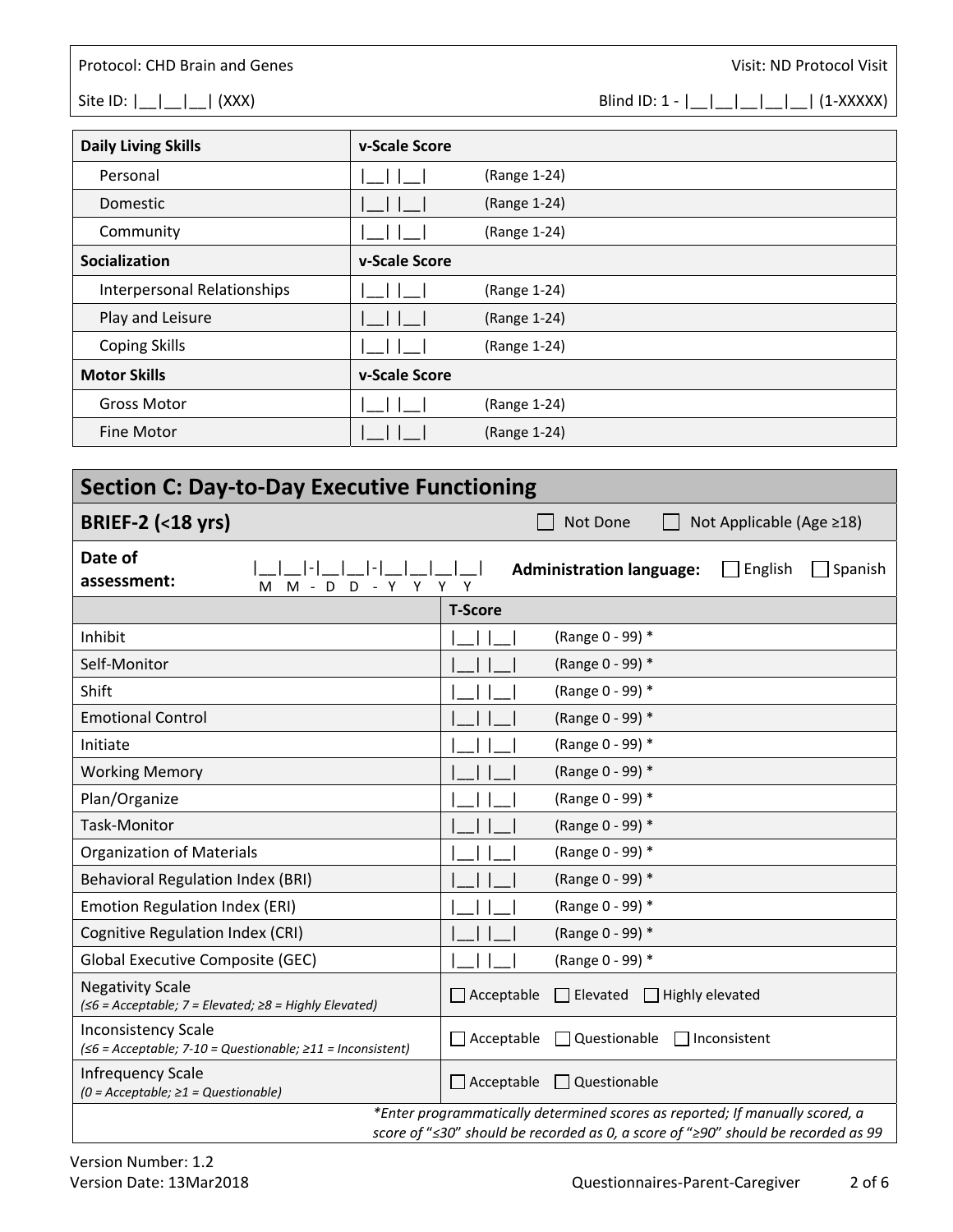| Protocol: CHD Brain and Genes                                 |                | Visit: ND Protocol Visit                                     |  |
|---------------------------------------------------------------|----------------|--------------------------------------------------------------|--|
| Site ID: $\begin{bmatrix} 1 & 1 \\ 1 & 1 \end{bmatrix}$ (XXX) |                | Blind ID: $1 -  $                  <br>$(1-XXXX)$            |  |
|                                                               |                |                                                              |  |
| <b>Section D: Social Emotional Functioning</b>                |                |                                                              |  |
| <b>BASC-3 (&lt;22 yrs)</b>                                    |                | Not Done<br>Not Applicable (Age ≥22)                         |  |
| Date of<br>assessment:<br>$M - D$ D<br>м                      | - Y Y Y<br>Y   | <b>Administration language:</b><br>$\Box$ English<br>Spanish |  |
| When scoring the BASC3, please use General - Combined norms   |                |                                                              |  |
| <b>Composites</b>                                             | <b>T-Score</b> |                                                              |  |
| <b>Externalizing Problems</b>                                 |                | (Range 20-120)                                               |  |
| <b>Internalizing Problems</b>                                 |                | (Range 20-120)                                               |  |
| <b>Behavioral Symptoms Index</b>                              |                | (Range 20-120)                                               |  |
| <b>Adaptive Skills</b>                                        |                | (Range 20-120)                                               |  |
|                                                               |                |                                                              |  |
| <b>Scales</b>                                                 | <b>T-Score</b> |                                                              |  |
| Hyperactivity                                                 |                | (Range 20-120)                                               |  |
| Aggression                                                    |                | (Range 20-120)                                               |  |
| <b>Conduct Problems</b>                                       |                | (Range 20-120)                                               |  |
| Anxiety                                                       |                | (Range 20-120)                                               |  |
| Depression                                                    |                | (Range 20-120)                                               |  |
| Somatization                                                  |                | (Range 20-120)                                               |  |
| <b>Attention Problems</b>                                     |                | (Range 20-120)                                               |  |
| Atypicality                                                   |                | (Range 20-120)                                               |  |
| Withdrawal                                                    |                | (Range 20-120)                                               |  |
| Adaptability                                                  |                | (Range 20-120)                                               |  |
| Social Skills                                                 |                | (Range 20-120)                                               |  |
| Leadership                                                    |                | (Range 20-120)                                               |  |
| <b>Functional Communication</b>                               |                | (Range 20-120)                                               |  |
| Activities of Daily Living                                    |                | (Range 20-120)                                               |  |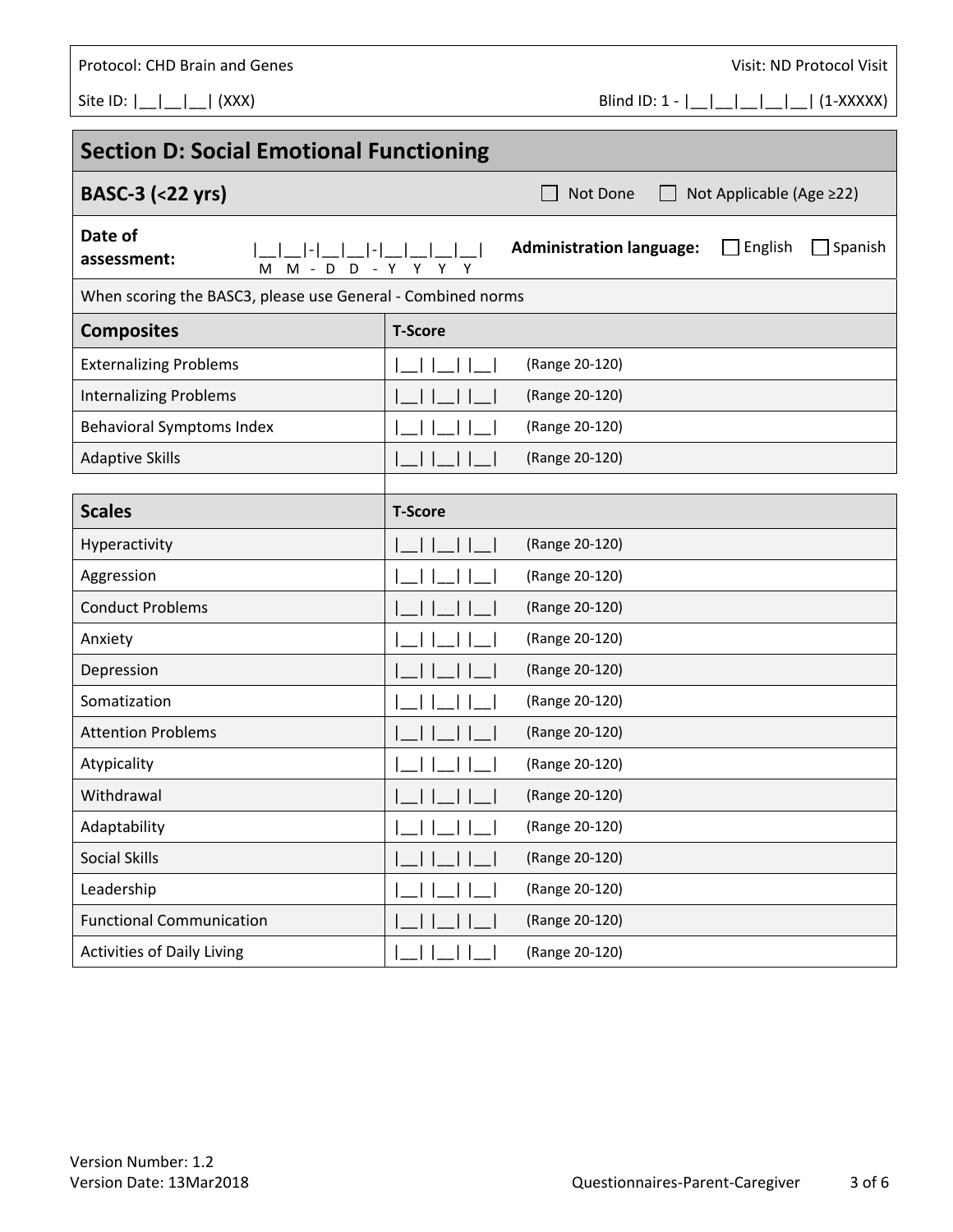| Protocol: CHD Brain and Genes                 |                | Visit: ND Protocol Visit                                     |  |
|-----------------------------------------------|----------------|--------------------------------------------------------------|--|
|                                               |                |                                                              |  |
| <b>Section E: Anxiety</b>                     |                |                                                              |  |
| $MASC-2$ (<18 yrs)                            |                | Not Done<br>Not Applicable (Age ≥18)                         |  |
| Date of assessment:<br>M - D D - Y Y Y Y<br>м |                | <b>Administration language:</b><br>English<br>Spanish        |  |
|                                               | <b>T-Score</b> |                                                              |  |
| <b>MASC-2 Total Score</b>                     |                | (Range 40-90)                                                |  |
|                                               |                |                                                              |  |
| <b>Section F: Depression</b>                  |                |                                                              |  |
| Children's Depression Index (CDI-2) (<18 yrs) |                | Not Done<br>Not Applicable (Age ≥18)                         |  |
| Date of assessment:<br>M M - D D - Y Y Y Y    |                | <b>Administration language:</b><br>English<br>Spanish        |  |
|                                               | <b>T-Score</b> |                                                              |  |
| <b>Children's Depression Index</b>            | $\Box$         | (Range 40-90)                                                |  |
|                                               |                |                                                              |  |
| <b>Section G: ADHD</b>                        |                |                                                              |  |
|                                               |                |                                                              |  |
| Conners 3 (<18 yrs)                           |                | Not Done<br>Not Applicable (Age ≥18)                         |  |
| Date of assessment:<br>M M - D D - Y Y Y Y    |                | <b>Administration language:</b><br>$\Box$ English<br>Spanish |  |
|                                               | <b>T-Score</b> |                                                              |  |
| Inattention (IN)                              |                | (Range 0 - 99) *                                             |  |
| Hyperactivity / Impulsivity (HY)              |                | (Range 0 - 99) *                                             |  |
| Learning Problems (LP)                        |                | (Range 0 - 99) *                                             |  |
| <b>Executive Functioning (EF)</b>             |                | (Range 0 - 99) *                                             |  |
| Defiance / Aggression (AG)                    |                | (Range 0 - 99) *                                             |  |
| Peer Relations (PR)                           |                | (Range 0 - 99) *                                             |  |
| Conners 3 Global Index Total (GI)             |                | (Range 0 - 99) *                                             |  |
| DSM-5 ADHD Inattentive (AN)                   |                | (Range 0 - 99) *                                             |  |
| DSM-5 ADHD Hyperactive-Impulsive (AH)         |                | (Range 0 - 99) *                                             |  |
| DSM-5 Conduct Disorder (CD)                   |                | (Range 0 - 99) *                                             |  |
| DSM-5 Oppositional Defiant Disorder (OD)      |                | (Range 0 - 99) *                                             |  |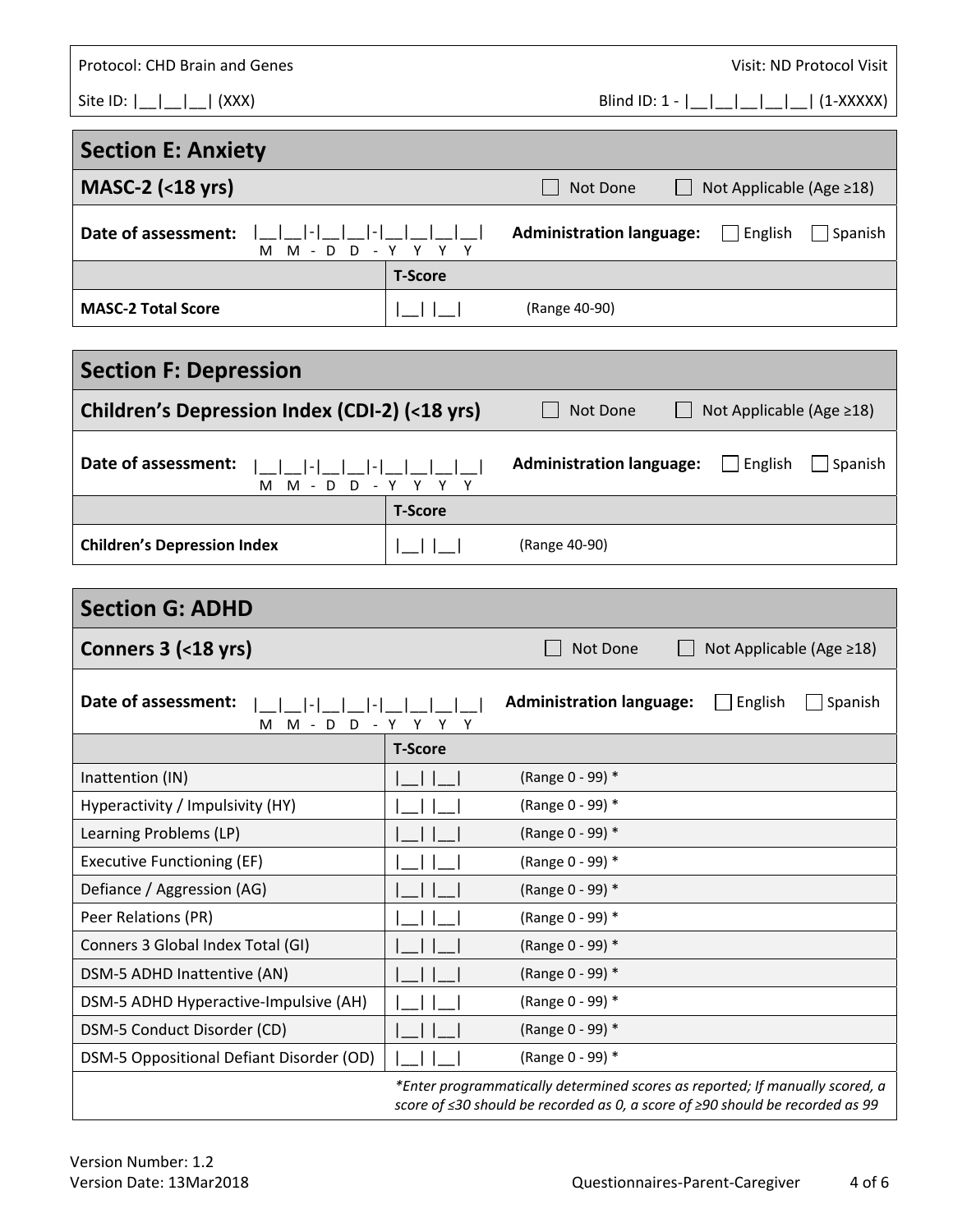| <b>Protocol: CHD Brain and Genes</b>               | Visit: ND Protocol Visit                              |
|----------------------------------------------------|-------------------------------------------------------|
| Site ID: $\lfloor$ $\lfloor$ $\rfloor$<br> (XXX)   | Blind ID: $1 -      $<br>$(1-XXXX)$                   |
| <b>Section H: Quality of Life</b>                  |                                                       |
| PedsQL (<18 yrs)                                   |                                                       |
| <b>Generic Core Parent Report (&lt;18 yrs)</b>     | Not Done<br>Not Applicable (Age ≥18)                  |
| Date of assessment:<br>$M - D D - Y Y$<br>Y Y<br>м | <b>Administration language:</b><br>English<br>Spanish |
| PHYSICAL FUNCTIONING (problems with)               |                                                       |
| 1. Walking more than one block                     | (range $0-4$ )                                        |
| 2. Running                                         | (range $0-4$ )                                        |
| 3. Participating in sports activity or exercise    | $(range 0-4)$                                         |
| 4. Lifting something heavy                         | $(range 0-4)$                                         |
| 5. Taking a bath or shower by him or herself       | $(range 0-4)$                                         |
| 6. Doing chores around the house                   | (range $0-4$ )                                        |
| 7. Having hurts or aches                           | $(range 0-4)$                                         |
| 8. Low energy level                                | (range $0-4$ )                                        |
| <b>EMOTIONAL FUNCTIONING (problems with)</b>       |                                                       |
| 1. Feeling afraid or scared                        | $(range 0-4)$                                         |
| 2. Feeling sad or blue                             | $(range 0-4)$                                         |
| 3. Feeling angry                                   | $(range 0-4)$                                         |
| 4. Trouble sleeping                                | $(range 0-4)$                                         |
| 5. Worrying about what will happen to him or her   | $(range 0-4)$                                         |
| SOCIAL FUNCTIONING (problems with)                 |                                                       |

| 1. Getting along with other children/teens                               | $(range 0-4)$ |  |
|--------------------------------------------------------------------------|---------------|--|
| 2. Other kids/teens not wanting to be his or her friend                  | $(range 0-4)$ |  |
| 3. Getting teased by other children/teens                                | $(range 0-4)$ |  |
| 4. Not able to do things that other children/teens his or her age can do | $(range 0-4)$ |  |
| 5. Keeping up when playing with other children/teens                     | $(range 0-4)$ |  |

| <b>SCHOOL FUNCTIONING (problems with)</b>         |               |
|---------------------------------------------------|---------------|
| 1. Paying attention in class                      | $(range 0-4)$ |
| 2. Forgetting things                              | $(range 0-4)$ |
| 3. Keeping up with schoolwork                     | $(range 0-4)$ |
| 4. Missing school because of not feeling well     | $(range 0-4)$ |
| 5. Missing school to go to the doctor or hospital | (range 0-4)   |

Version Number: 1.2